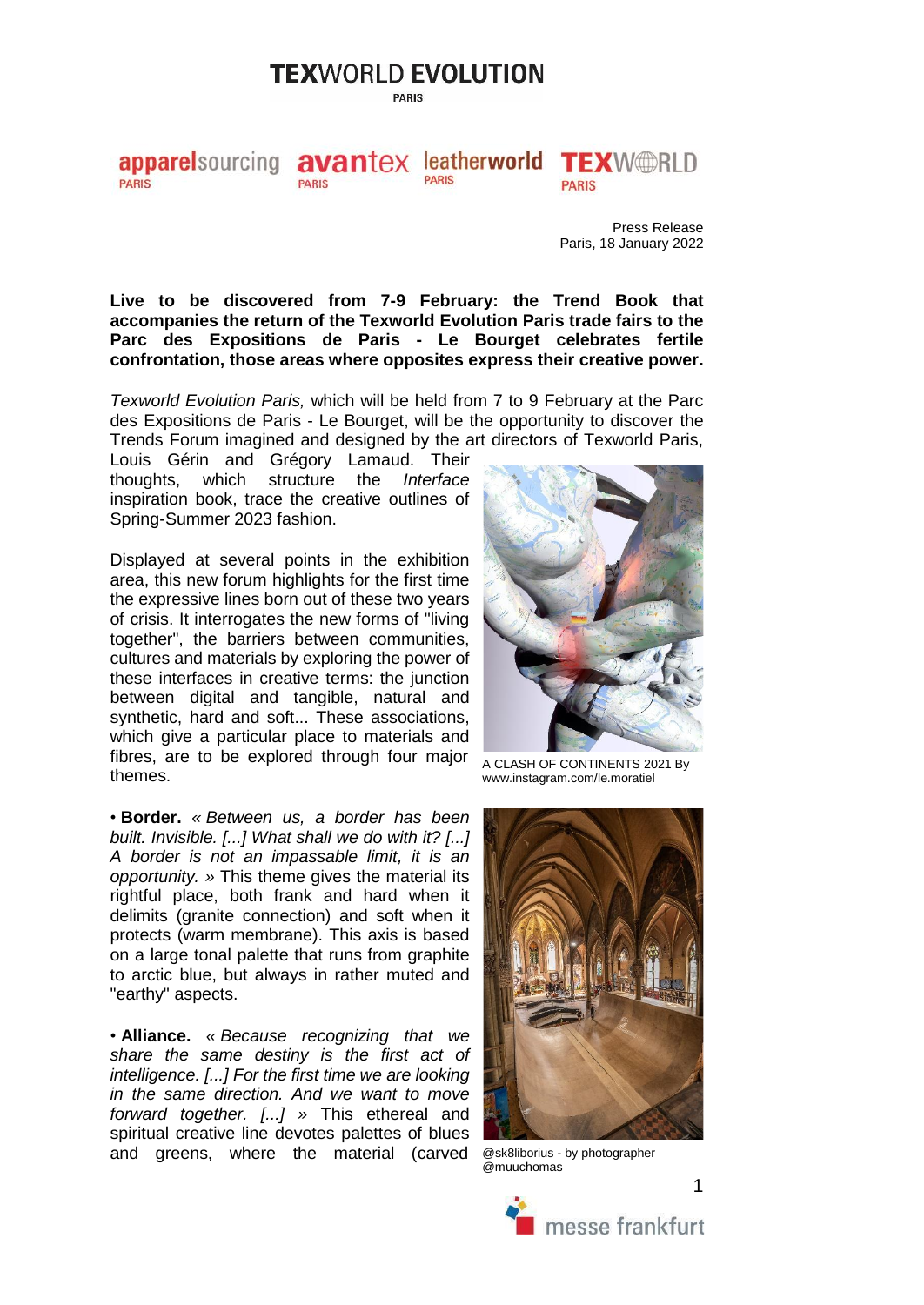embroidery) and the fibre (fibrous protrusion) are expressed in tones transparent or opaque - in a spirit where nature often shines through.

• **Connections.** *« A little bit of us has crept into you. [...] We are not quite the same as before our alliance. We have enriched each other. [...] To open up gaps to see the light emerge. »* This theme is the one that carries the initial claim the best. Oriented towards synthetics and fluorescence, it expresses all aspects of the material in an assumed way, up to showing the accidents. It is the area of "mixing" and *Interfaces*, of fluorescent angora and knitted (recycled!) plastics.

• **Surface.** *« And without realizing it, the world grew again. The meetings revealed their secrets, the secret of immortality. They gave birth. New territories. Unknown zones. Vaster. [...] Finally, a perspective. »* While moving away from transparency, this theme also plays on the points of contact and exchange between virtual and real, between earth and space, through a palette of blues and greens that can be imagined as "flat surfaces" in the style of "flat design". The mixtures (crystalline membrane) and contrasts (antic collage) that confront the materials are not forbidden.



Synchrodogs www.synchrodogs.com



Artist SiiGii @is\_siigii Photographer Marc Espinosa @thenyuman.jpg

Visitors to the show will be able to discover these major thematics through all the material samples and finished products selected by the show's artistic directors to illustrate concretely each of the creative universes of Spring-Summer 2023 fashion.

The INTERFACE Trendbook is available [here.](https://texworld-paris.fr.messefrankfurt.com/content/dam/messefrankfurt-france/texworld-evolution-paris/trends---events/INTERFACE%20SS23.pdf) Artworks to download [here.](https://drive.google.com/drive/folders/1pEnJHW-3EvjZpsrbT-IzuGrU6SJ5gYJp?usp=sharing)

> Website: <https://texworld-paris.fr.messefrankfurt.com/paris/en/event.html>

Download the press material here: <https://texworld-paris.fr.messefrankfurt.com/paris/en/press/press-kit.html>

Providing maximum convenience for visitors, Apparel Sourcing, Avantex, Leatherworld and Texworld Paris belong to the cluster of related trade shows organised by Messe Frankfurt France, held in one and the same location, on the same dates and where entry is free upon presentation of professional credentials.

All details about textile trade shows organised by the Messe Frankfurt group throughout the world can be found at the platform: [www.texpertisenetwork.messefrankfurt.com](http://www.texpertisenetwork.messefrankfurt.com/)

## **Background information on Messe Frankfurt**

The Messe Frankfurt Group is the world's largest trade fair, congress and event organiser with its own exhibition grounds. The Group employs approximately 2,300\* people at its headquarters in Frankfurt am Main and in 30 subsidiaries around the world. In 2021, the company had to contend with the challenges posed by the pandemic for the second consecutive year. Annual sales will be approximately €140\* million after having been as high as €736 million in 2019 before the pandemic. Even in difficult times caused by the coronavirus pandemic, we are globally networked with our industry sectors. We



 $\mathfrak{D}$